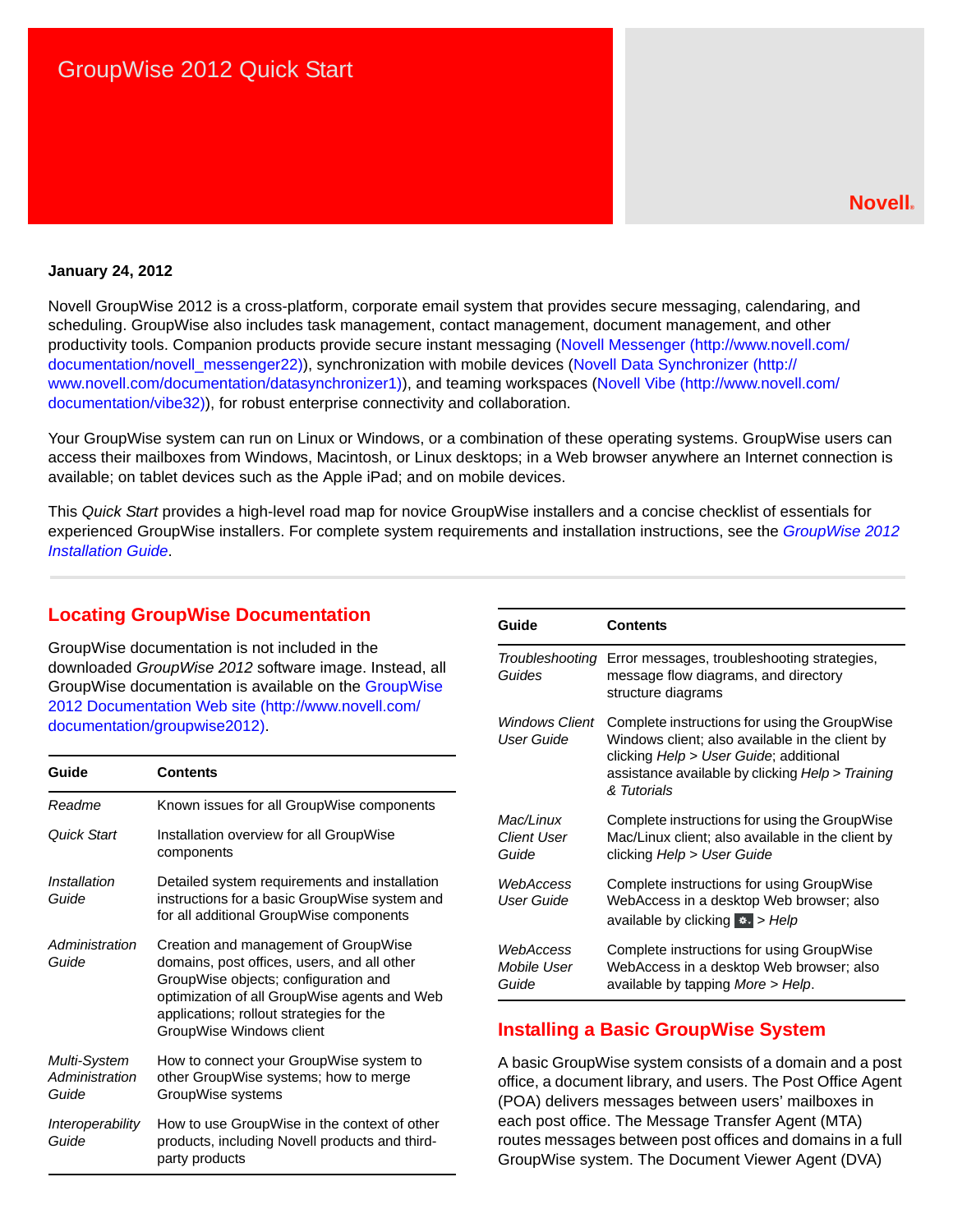converts attached document files into HTML format for display in GroupWise WebAccess and for indexing by the POA, if the POA has been configured to use it.

### <span id="page-1-1"></span>GROUPWISE SYSTEM REQUIREMENTS

x86-32 processor or x86-64 processor

On a 64-bit processor, GroupWise still runs as a 32-bit application.

- $\Box$  Any of the following server operating systems for the GroupWise agents:
	- Novell Open Enterprise Server (OES) 2 (Linux version) or OES 11, plus the latest Support Pack
	- SUSE Linux Enterprise Server (SLES) 10 or SLES 11, plus the latest Support Pack
	- Windows Server 2003, Windows 2003 R2, Windows Server 2008, Windows Server 2008 R2, or Windows Server 2012, plus the latest Service Pack
- $\Box$  eDirectory 8.7 or later, plus the latest Support Pack, with LDAP enabled
- ConsoleOne 1.3.6h or later

GroupWise 2012 includes ConsoleOne 1.3.6h for Linux and for Windows in the downloaded *GroupWise 2012* software image.

ConsoleOne requires JRE 5 Update 11 or later. This is included in the downloaded *GroupWise 2012* software image and is automatically installed.

On Windows, ConsoleOne also requires the latest version of the Novell Client 2 SP1. On Linux, ConsoleOne also requires the X Window System, version X11R6 or later.

 $\Box$  Any of the following environments for running ConsoleOne and the GroupWise Installation program:

- Novell Open Enterprise Server (OES) 2 (Linux version) or OES 11, plus the latest Support Pack
- SUSE Linux Enterprise Server (SLES) 10 or SLES 11, plus the latest Support Pack

On Linux, the X Window System is required by the GUI GroupWise Installation program that steps you through the process of creating a new GroupWise system. A text-based Installation program is also available for installing individual GroupWise components on servers where the X Windows System is not available.

- Windows XP, Windows Vista, or Windows 7, plus the latest Service Pack for your version of Windows, plus the Novell Client
- Windows Server 2003, Windows Server 2003 R2, Windows Server 2008, or Windows Server 2008 R2, plus the latest Service Pack, plus the Novell **Client**

#### $\Box$  Adequate server memory for the GroupWise agents

For details, see "Agent Memory Requirements" in "Installing GroupWise Agents" in the *GroupWise 2012 Installation Guide*.

#### <span id="page-1-0"></span>BASIC GROUPWISE SYSTEM INSTALLATION

On a machine that meets the GroupWise system requirements:

**1** Start the GroupWise Installation program in the downloaded *GroupWise 2012* software image:

Linux: /gw12.0.0-*image\_version*/install

Windows: \groupwise\setup.exe

**2** On Linux, click *Create or Update a GroupWise System*.

or

On Windows, click *Install GroupWise System*.

- **3** Follow the on-screen instructions to set up your basic GroupWise system:
	- Install the GroupWise Administrator snap-ins to ConsoleOne
	- Set up your GroupWise software distribution directory
	- Create your first domain and post office
	- Install the Message Transfer Agent (MTA), the Post Office Agent (POA), and the Document Viewer Agent (DVA) for the new domain and post office

On Windows, the Installation program can immediately start the agents for you.

In addition to the *GroupWise 2012 Installation Guide*, see "Domains," "Post Offices," "Message Transfer Agent," and "Document Viewer Agent" in the *GroupWise 2012 Administration Guide* for more information.

# **Accessing Your GroupWise Mailbox**

Each GroupWise user has a mailbox in a post office. In a corporate workplace environment, users with Windows workstations can run the GroupWise Windows client to access their mailboxes and to send and receive mail. Users with Macintosh workstations can run the GroupWise Mac client. Users with Linux workstations can run the GroupWise Linux client.

#### GROUPWISE WINDOWS CLIENT WORKSTATION **REQUIREMENTS**

x86-32 processor or x86-64 processor

On a 64-bit processor, GroupWise still runs as a 32-bit application.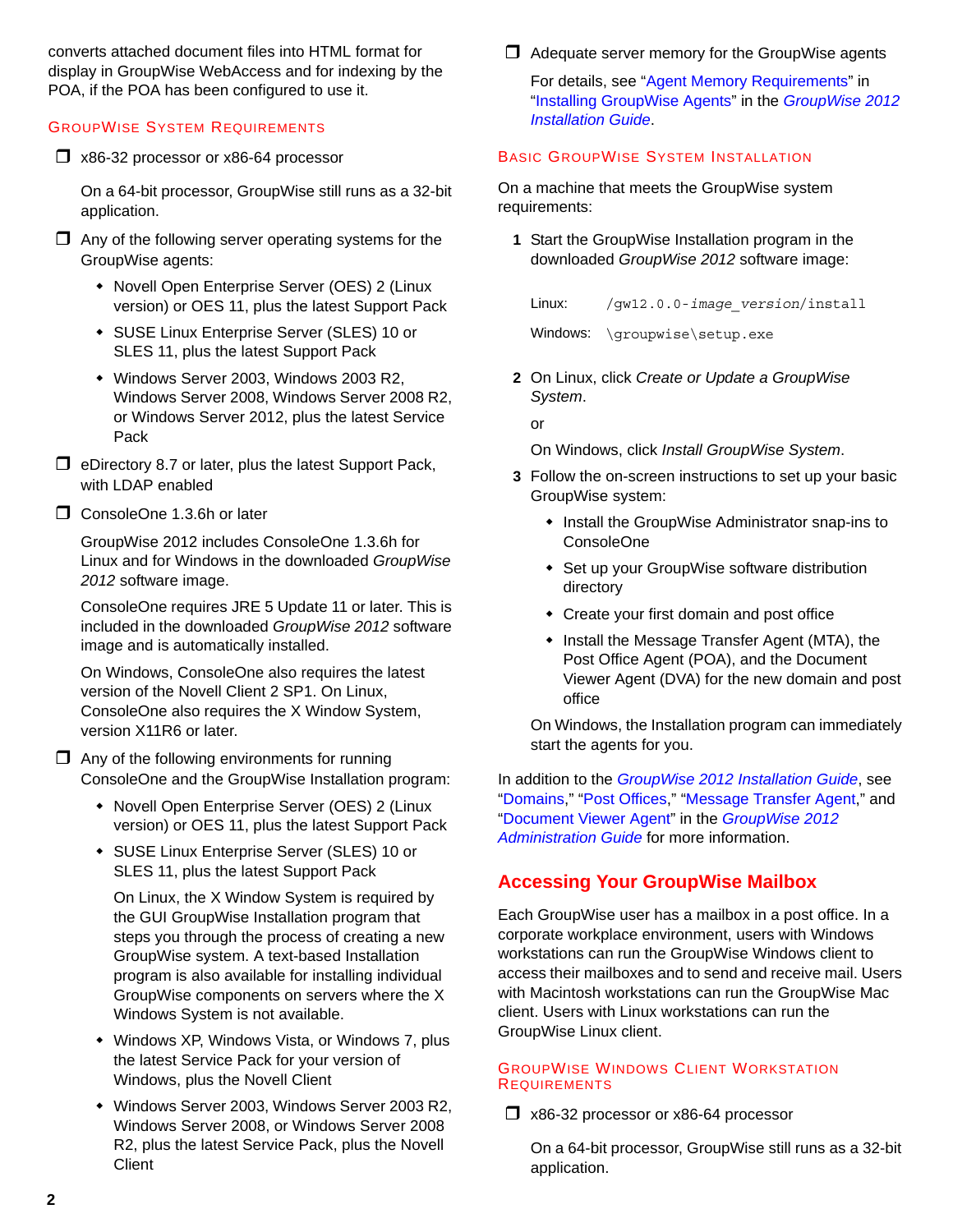- $\Box$  Any of the following Windows versions, plus the latest Service Pack:
	- Windows XP on a 300 MHz or higher workstation with at least 128 MB of RAM
	- Windows Vista on a 1 GHz or higher workstation with at least 1 GB of RAM
	- Windows 7 on a 1 GHz or higher workstation with at least 1 GB of RAM
- $\Box$  Approximately 200 MB of free disk space to install the Windows client

#### GROUPWISE WINDOWS CLIENT INSTALLATION

At a Windows workstation that meets the client requirements:

- **1** Start the GroupWise Installation program in the downloaded *GroupWise 2012* software image by running \groupwise\setup.exe.
- **2** Click *Install More Components > Install GroupWise Client* to start the client Setup program.
- **3** Follow the on-screen instructions to install the Windows client software on your workstation.

The client Setup program can immediately start the GroupWise Windows client for you. In addition, the installation process adds a GroupWise Windows client icon to your desktop.

**4** Double-click the GroupWise Windows client icon to start the Windows client.

For system-wide rollout of the Windows client software, you will probably not provide the downloaded software image to each GroupWise user. See "Client" in the *GroupWise 2012 Administration Guide* for various client rollout alternatives, including the use of Novell ZENworks.

#### GROUPWISE MAC CLIENT REQUIREMENTS AND INSTALLATION

See "Installing and Starting the GroupWise Mac Client" in the *GroupWise 2012 Installation Guide*.

GROUPWISE LINUX CLIENT REQUIREMENTS AND INSTALLATION

See "Installing and Starting the GroupWise Linux Client" in the *GroupWise 2012 Installation Guide*.

## **Connecting Your GroupWise System to the Internet**

The GroupWise Internet Agent adds Internet messaging services to your GroupWise system. With the Internet Agent installed, GroupWise users can send messages to

recipients anywhere on the Internet. They can connect to their GroupWise mailboxes by using standard POP3, IMAP4, or SOAP email clients instead of the GroupWise Windows client. GroupWise users can also subscribe to Internet list servers and RSS feeds in the GroupWise Windows client.

#### GROUPWISE INTERNET AGENT SYSTEM REQUIREMENTS

- $\Box$  Any server operating system listed in "GroupWise" [System Requirements" on page 2](#page-1-1)
- $\Box$  Internet connectivity, including an Internet Service Provider (ISP) or in-house DNS address resolution

#### GROUPWISE INTERNET AGENT INSTALLATION

- **1** Start the GroupWise Installation program, as described in ["Basic GroupWise System Installation" on page 2](#page-1-0).
- **2** On Linux, click *Install Products > Install GroupWise Internet Agent*.

or

On Windows, click *Install GroupWise System*, click *Next* to accept a Standard installation, select *Install Individual Components*, select only *GroupWise Internet Agent*, then click *Next*.

**3** Follow the on-screen instructions to install the Internet Agent to a Linux or Windows server.

On Windows, the Installation program can immediately start the Internet Agent for you.

In addition to the *GroupWise 2012 Installation Guide*, see "Internet Agent" in the *GroupWise 2012 Administration Guide* for more information.

### **Accessing Your GroupWise Mailbox from Your Web Browser, Tablet Device, or Mobile Device**

GroupWise WebAccess enables GroupWise users to access their GroupWise mailboxes through Web browsers, tablet devices such as the Apple iPad, and mobile devices. The WebAccess Application integrates into your Web server so that GroupWise mailbox information can be displayed in your Web browser or on your tablet device or mobile device. The WebAccess Application communicates with the Post Office Agent (POA) to obtain the mailbox information and with the Document Viewer Agent (DVA) to convert documents into HTML format for viewing in your mobile environment.

# <span id="page-2-0"></span>GROUPWISE WEBACCESS SYSTEM REQUIREMENTS

 $\Box$  Any server operating system listed in "GroupWise" [System Requirements" on page 2](#page-1-1)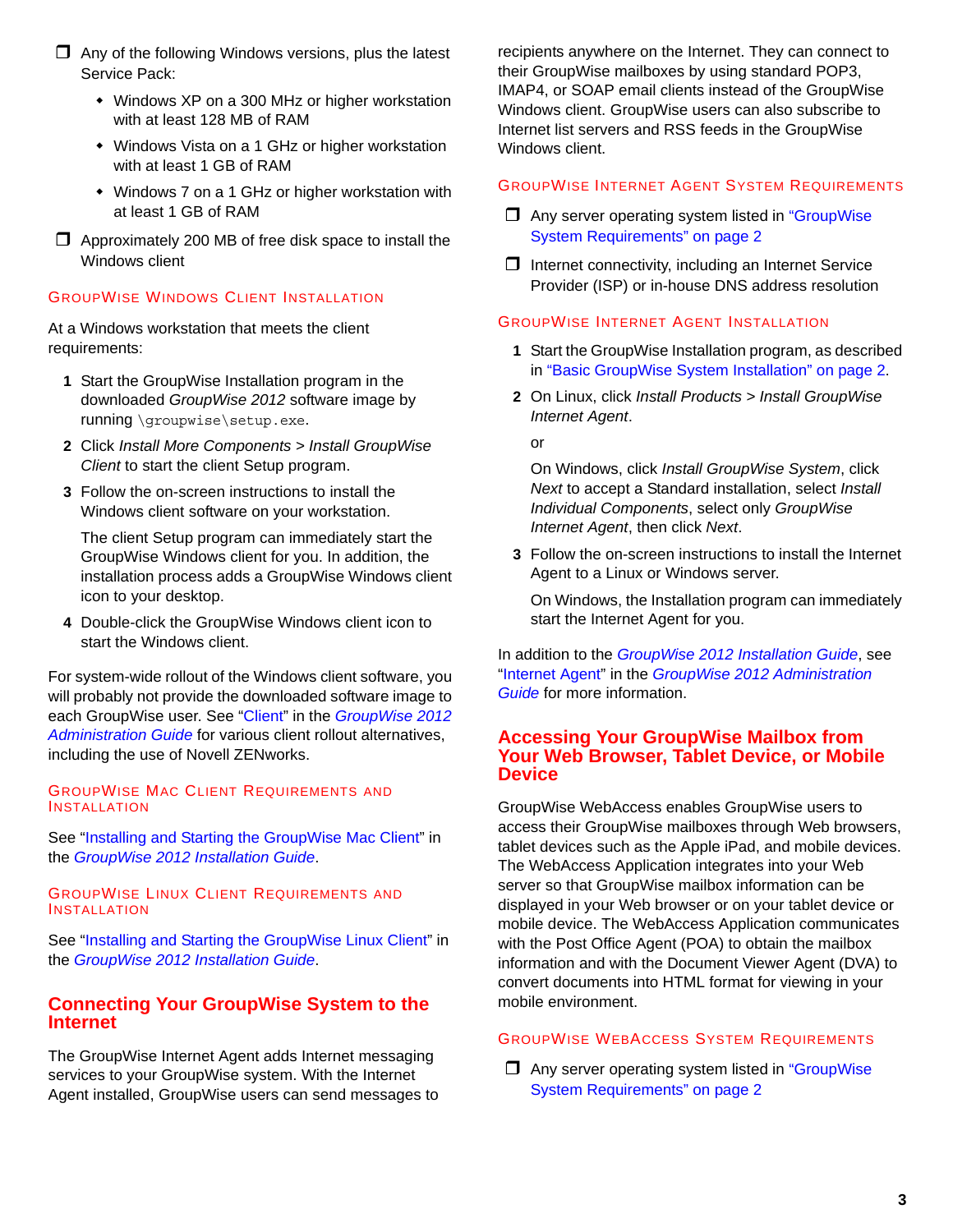## $\Box$  A supported Web server:

- Linux: Apache 2.2, plus Tomcat 6 or later, plus JRE 5 or later, plus the ModProxy module
- Windows: Microsoft Internet Information Server (IIS) 6 or 7, plus Tomcat 6, plus the Jakarta Connector 1.2
- □ Any of the following Web browsers:
	- Linux: Mozilla Firefox
	- Windows: Microsoft Internet Explorer 8.0 or later; Mozilla Firefox; Google Chrome
	- Macintosh: The latest version of Safari for your Mac OS; Mozilla Firefox; Google Chrome

# GROUPWISE WEBACCESS USER REQUIREMENTS

Any of the following user environments:

- $\Box$  Any of the following Web browsers:
	- Linux: Mozilla Firefox
	- Windows: Microsoft Internet Explorer 8.0 or later; Mozilla Firefox; Google Chrome
	- Macintosh: The latest version of Safari for your Mac OS; Mozilla Firefox; Google Chrome
- $\Box$  Apple iPad 1 or 2, with the latest version of Safari
- $\Box$  Any mobile device that supports Wireless Access Protocol (WAP) and has a microbrowser that supports Hypertext Markup Language (HTML) 4.0 or later

### GROUPWISE WEBACCESS INSTALLATION

- **1** Start the GroupWise Installation program on a Web server, as described in "Basic GroupWise System [Installation" on page 2](#page-1-0).
- **2** On Linux, click *Install Products > Install GroupWise WebAccess*.

or

On Windows, click *Install GroupWise System*, click *Next* to accept a Standard installation, select *Install More Components*, then click *Install WebAccess*.

**3** Follow the on-screen instructions to install the WebAccess Application to the Web server.

On Windows, the Installation program can immediately restart the Web server form you.

- **4** On Linux, restart Apache and Tomcat.
- **5** To display the GroupWise WebAccess login page, use the following URL:

http://*web\_server\_address*/gw/webacc

Replace *web\_server\_address* with the IP address or DNS hostname of the Web server.

In addition to the *GroupWise 2012 Installation Guide*, see "WebAccess" in the *GroupWise 2012 Administration Guide* for more information.

# **Publishing Your Calendar and Free/Busy Information on the Web**

The GroupWise Calendar Publishing Host enables GroupWise users to publish their personal GroupWise Calendars and free/busy status on the Internet so that non-GroupWise users can see their schedules and availability. This helps non-GroupWise users schedule convenient appointments with GroupWise users.

In addition to the *GroupWise 2012 Installation Guide*, see "Calendar Publishing Host" in the *GroupWise 2012 Administration Guide* for more information.

# **Synchronizing Your Mobile Device with GroupWise**

You can use the GroupWise Mobility Service to synchronize email and other personal information manager (PIM) data from GroupWise to mobile devices that support Microsoft ActiveSync protocol 12.*x*.

Supported mobile device operating systems include:

- Android 3.*x* and 4.*x*
- Apple iOS 5.*x*, 6.x, and 7.x
- Windows Phone 7
- Windows 8 (Phone, Tablet, and Desktop)
- BlackBerry 10.*x*

For installation instructions, see the *[GroupWise Mobility](http://www.novell.com/documentation/groupwisemobility2/pdfdoc/gwmob2_guide_install/gwmob2_guide_install.pdf#inst_front)  [Service 2.0 Installation Guide](http://www.novell.com/documentation/groupwisemobility2/pdfdoc/gwmob2_guide_install/gwmob2_guide_install.pdf#inst_front)*. For maintenance instructions, see the *[GroupWise Mobility Service 2.0](http://www.novell.com/documentation/groupwisemobility2/pdfdoc/gwmob2_guide_admin/gwmob2_guide_admin.pdf#admin_front)  [Administration Guide](http://www.novell.com/documentation/groupwisemobility2/pdfdoc/gwmob2_guide_admin/gwmob2_guide_admin.pdf#admin_front)*.

# **Communicating in Real Time with Other GroupWise Users**

Novell Messenger is a cross-platform, corporate-based, secure instant messaging solution that supports instant messaging, presence, chat rooms, broadcasts, and archiving of conversations for GroupWise users. Messenger runs on Linux and Windows.

For basic instructions, see the *[GroupWise and Messenger](http://wwwtest.provo.novell.com/documentation/groupwise2012/pdfdoc/gw2012_qs_messenger22/gw2012_qs_messenger22.pdf)  [Quick Start](http://wwwtest.provo.novell.com/documentation/groupwise2012/pdfdoc/gw2012_qs_messenger22/gw2012_qs_messenger22.pdf)* (http://wwwtest.provo.novell.com/ documentation/groupwise2012/pdfdoc/ gw2012\_qs\_messenger22/gw2012\_qs\_messenger22.pdf). For more detailed information, see the *[Novell Messenger](http://www.novell.com/documentation/novell_messenger22/pdfdoc/messenger22_install/messenger22_install.pdf#A20gkue)  [2.2 Installation Guide](http://www.novell.com/documentation/novell_messenger22/pdfdoc/messenger22_install/messenger22_install.pdf#A20gkue)* and the *[Novell Messenger 2.2](http://www.novell.com/documentation/novell_messenger22/pdfdoc/messenger22_admin/messenger22_admin.pdf#Front)  [Administration Guide](http://www.novell.com/documentation/novell_messenger22/pdfdoc/messenger22_admin/messenger22_admin.pdf#Front)*.